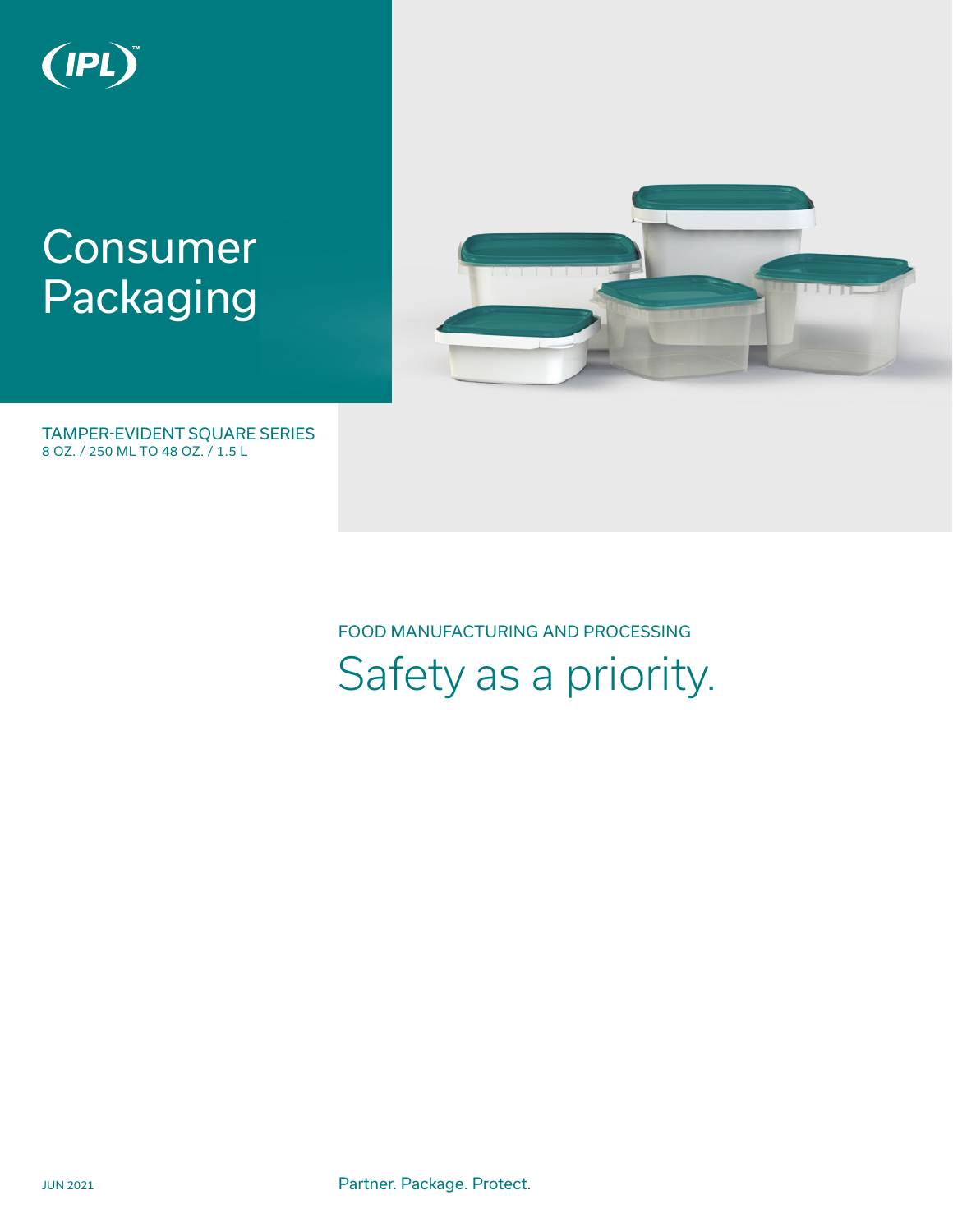# Safety as a priority Tamper-Evident Square



We don't just make containers, we understand the importance of reaching and attracting your customers at the point of purchase.

## TAMPER-EVIDENT SQUARE SERIES

Features our original tamper-evident security system to simplify your operations. Ideal for dairy, deli and any other product.

#### **For every need**

### Deli

Salads, soups, sauces, dips, other refrigerated products.

### Dairy

Cultured dairy, cheese, spreads, shredded cheese.

#### **Other**

Grocery, club store, food service, hardware, household cleaning, pet food, lawn & garden.

#### **Features**

- Hot filling capable
- Photo-quality IML and dry offset decoration
- Space saving vs. same size round containers
- 100% recyclable polypropylene

#### **Benefits**

- Easy to open and use
- Tamper-evident security system
- Microwave and dishwasher safe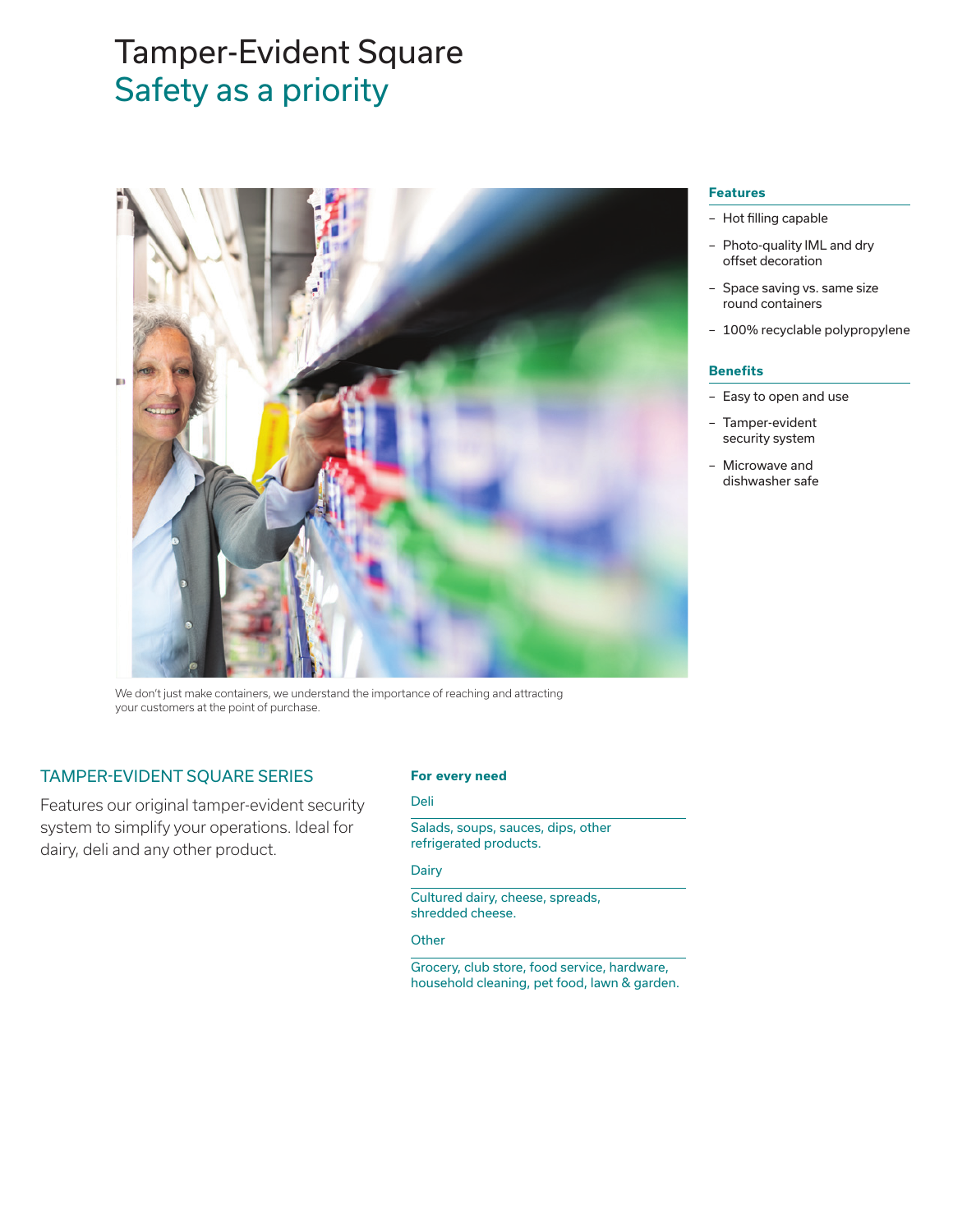



**Mod.: 22595**  8 oz. - (250 ml) 4.28" (W) X 1.63" (H)



**Mod.: 23595**  12 oz. - (350 ml) 4.28" (W) X 2.39" (H)



**Mod.: 25095**  16 oz. - (500 ml) 4.28" (W) X 3.00" (H)



**Mod.: 21145**  32 oz. - (1 L) 5.84" (W) X 3.00" (H)



**Mod.: 21545**  48 oz. - (1.5 L) 5.84" (W) X 4.51" (H)